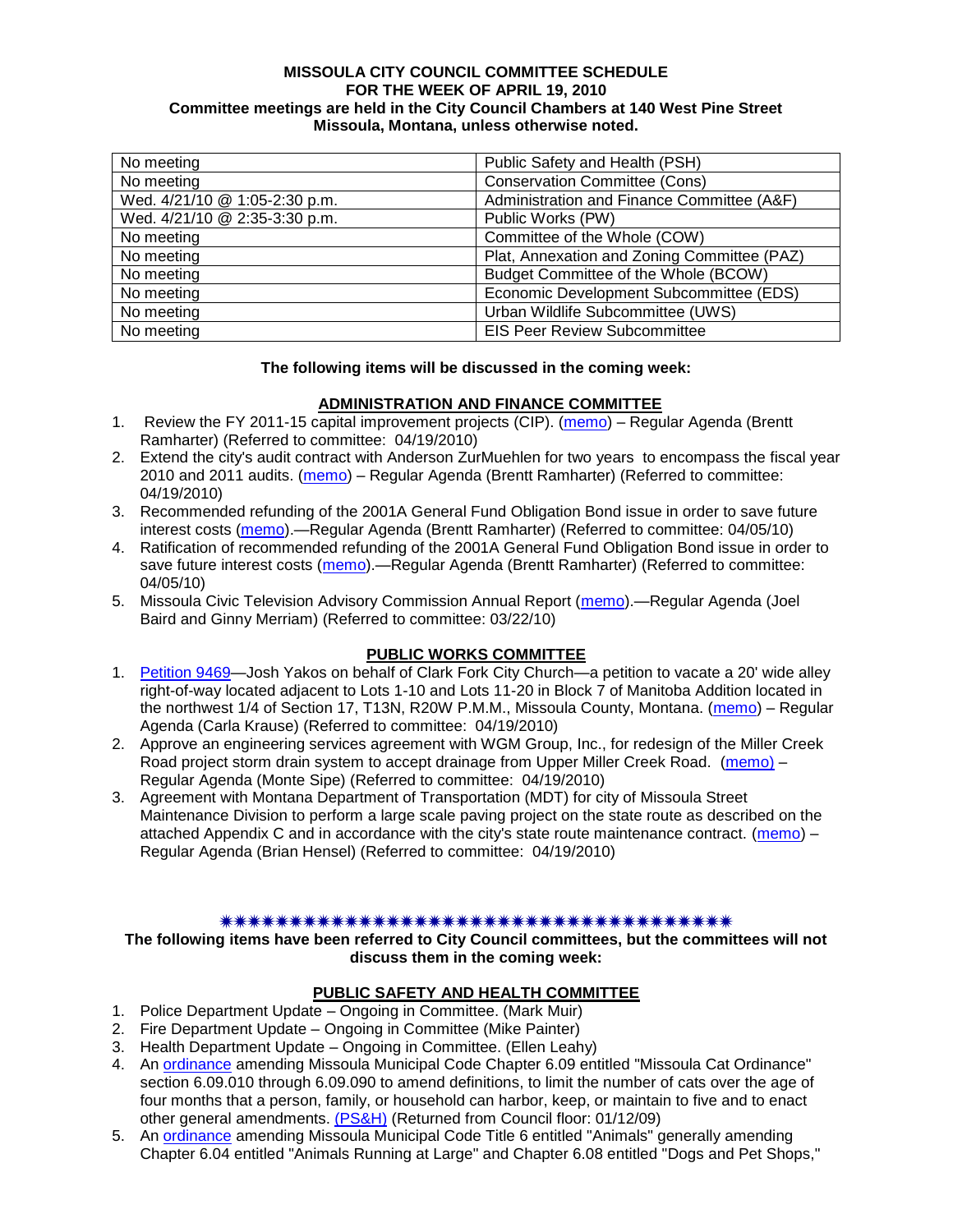increasing the fee when an animal is impounded and establishing a fee for a boarding kennel license. [\(PS&H\)](ftp://ftp.ci.missoula.mt.us/Packets/Council/2008/2008-12-15/081210psh.pdf) (Returned from Council floor: 01/12/09)

6. Consider an [emergency ordinance](http://www.ci.missoula.mt.us/DocumentView.aspx?DID=3152) and an [ordinance](http://www.ci.missoula.mt.us/DocumentView.aspx?DID=3130) amending Missoula Municipal Code Title 10, entitled "Vehicles and Traffic," by adding Chapter 56 entitled "Refusal to submit to alcohol and/or drug tests" and enacting sections 10.56.010 through 10.56.030. [\(memo\)](http://www.ci.missoula.mt.us/DocumentView.aspx?DID=3131) [\(PS&H\)](http://www.ci.missoula.mt.us/Archive.aspx?ADID=1954) [\(03/17/10 PS&H\)](http://www.ci.missoula.mt.us/Archive.aspx?ADID=2112) (Returned from Council floor: 03/22/2010)

# **CONSERVATION COMMITTEE**

- 1. Review Conservation and Urban Wildlife Subcommittee referrals. [\(memo\)](http://www.ci.missoula.mt.us/DocumentView.aspx?DID=2933) Regular Agenda (Marty Rehbein) (Referred to committee: 01/11/10)
- 2. Budget update on aquatics [\(memo\)](http://www.ci.missoula.mt.us/DocumentView.aspx?DID=2864).—Regular Agenda (Lyn Hellegaard) (Referred to committee: 12/21/09)

#### **PLAT, ANNEXATION & ZONING COMMITTEE**

- 1. Annexation. (see separate list at City Clerk's Office for pending annexations) (Ongoing in Committee)
- 2. Update the Rattlesnake Valley Comprehensive Plan Amendment [\(memo\)](ftp://ftp.ci.missoula.mt.us/Packets/Council/2007/2007-04-02/Referrals/Rattlesnake_Plan_Update_referral.pdf).—Regular Agenda (Dave Strohmaier) (Referred to committee: 04/02/07)
- 3. Request to rezone the property legally described as Lot 3 of Scott Street Lots Subdivision, located in Section 16, T13N, R19W, P.M.M. form D (Industrial) to I-1 (Light Industrial), based on the finding of fact and conclusions of law. (PAZ [05/21/08\)](ftp://ftp.ci.missoula.mt.us/Packets/Council/2008/2008-06-02/080521paz.pdf) (Returned from Council floor: 6/2/08)
- 4. Discussion of OPG's [task list](ftp://ftp.ci.missoula.mt.us/Packets/Council/2008/2008-07-07/UITaskList.pdf) and workload [\(Urban Initiatives work plan\)](ftp://ftp.ci.missoula.mt.us/Packets/Council/2006/2006-06-12/Referrals/Urban_Init.htm).—Regular Agenda (Mike Barton) (Referred to committee: 06/12/06)
- 5. Ongoing discussion of City planning issues with members of the Planning Board.—Regular Agenda (Bob Jaffe) (Referred to committee: 3/20/06)
- 6. Discuss the implications of the Sonata Park court case [\(memo\)](http://www.ci.missoula.mt.us/DocumentView.aspx?DID=3268).—Regular Agenda (Bob Jaffe) (Referred to committee: 03/08/10)

## **ADMINISTRATION AND FINANCE COMMITTEE**

- 1. Approve claims. (Ongoing) (Consent Agenda)
- 2. Approve journal vouchers. (Ongoing) (Consent Agenda)
- 3. Approve budget transfers. (Ongoing) (Consent Agenda)
- 4. An ordinance amending the municipal code as it relates to bike licensing. [\(A&F\)](ftp://ftp.ci.missoula.mt.us/Packets/Council/2008/2008-12-15/081210af.pdf) (Returned from council floor: 12/15/08)
- 5. Implications of establishing maintenance districts. [\(memo\)](ftp://ftp.ci.missoula.mt.us/Packets/Council/2009/2009-05-11/Referrals/MaintenanceDistricts.pdf) Regular Agenda (Bob Jaffe) (Referred to committee: 05/11/09)
- 6. Clarify position of council member who also serves on the board of a non-profit agency that has dealings with the city. [\(memo\)](http://www.ci.missoula.mt.us/DocumentView.aspx?DID=1840) – Regular Agenda (Ed Childers) (Referred to committee: 07/20/2009)
- 7. [Resolution](http://www.ci.missoula.mt.us/DocumentView.aspx?DID=2373) of the Missoula City Council establishing a tourism business improvement district consisting of non-contiguous lands within the City of Missoula for the purpose of aiding tourism, promotion and marketing within the district. [\(Exhibit A\)](http://www.ci.missoula.mt.us/DocumentView.aspx?DID=2090) [\(Exhibit B\)](http://www.ci.missoula.mt.us/DocumentView.aspx?DID=2374) [\(memo\)](http://www.ci.missoula.mt.us/DocumentView.aspx?DID=2097) [\(A&F\)](http://www.ci.missoula.mt.us/Archive.aspx?ADID=1172) (Returned from Council floor: 10/05/09)
- 6. Recommended refunding of the 2001 general obligation bond Issues in order to save future interest costs [\(memo\)](http://www.ci.missoula.mt.us/DocumentView.aspx?DID=3364).—Regular Agenda (Brentt Ramharter) (Referred to committee: 03/22/10)
- 7. Review the FY 2010-14 CIP projects in committee [\(memo\)](ftp://ftp.ci.missoula.mt.us/Packets/Council/2009/2009-03-23/Referrals/RefAFCIPBudgetReviewFY2010-2014CIP.pdf).—Regular Agenda (Brentt Ramharter) (Referred to committee: 03/23/09)

### **PUBLIC WORKS COMMITTEE**

- 1. Consider the sizes of grease interceptors for the restaurant industry [\(memo\)](ftp://ftp.ci.missoula.mt.us/Packets/Council/2008/2008-04-21/Referrals/Industrial_waste_restaurants.pdf).—Regular Agenda (Stacy Rye and Bob Jaffe) (Referred to committee: 04/21/08)
- 2. Consider restructuring the city's Sewer Loan Program along the lines of the recently approved change to the Sidewalk & Curb Loan Fund.—Regular Agenda (Ed Childers) (Referred to committee: 06/26/06)
- 3. Interlocal Agreement between the City of Missoula and the County of Missoula related to the Reserve Street / Mullan Road Intersection Improvements Project [\(memo\)](http://www.ci.missoula.mt.us/DocumentView.aspx?DID=2959).—Regular Agenda (Gregg Wood) (Referred to committee: 01/11/10)
- 4. Review infrastructure conditions at the locations of serious and fatal traffic accidents: 2007-2009 [\(memo\)](http://www.ci.missoula.mt.us/DocumentView.aspx?DID=3031).—Regular Agenda (Jason Wiener) (Referred to committee: 01/25/10)
- 5. Discuss CMAQ program activities prior to grant application submittal to fund bike ped office activities [\(memo\)](http://www.ci.missoula.mt.us/DocumentView.aspx?DID=3432).—Regular Agenda (Phil Smith) (Referred to committee: 04/05/10)

# **COMMITTEE OF THE WHOLE**